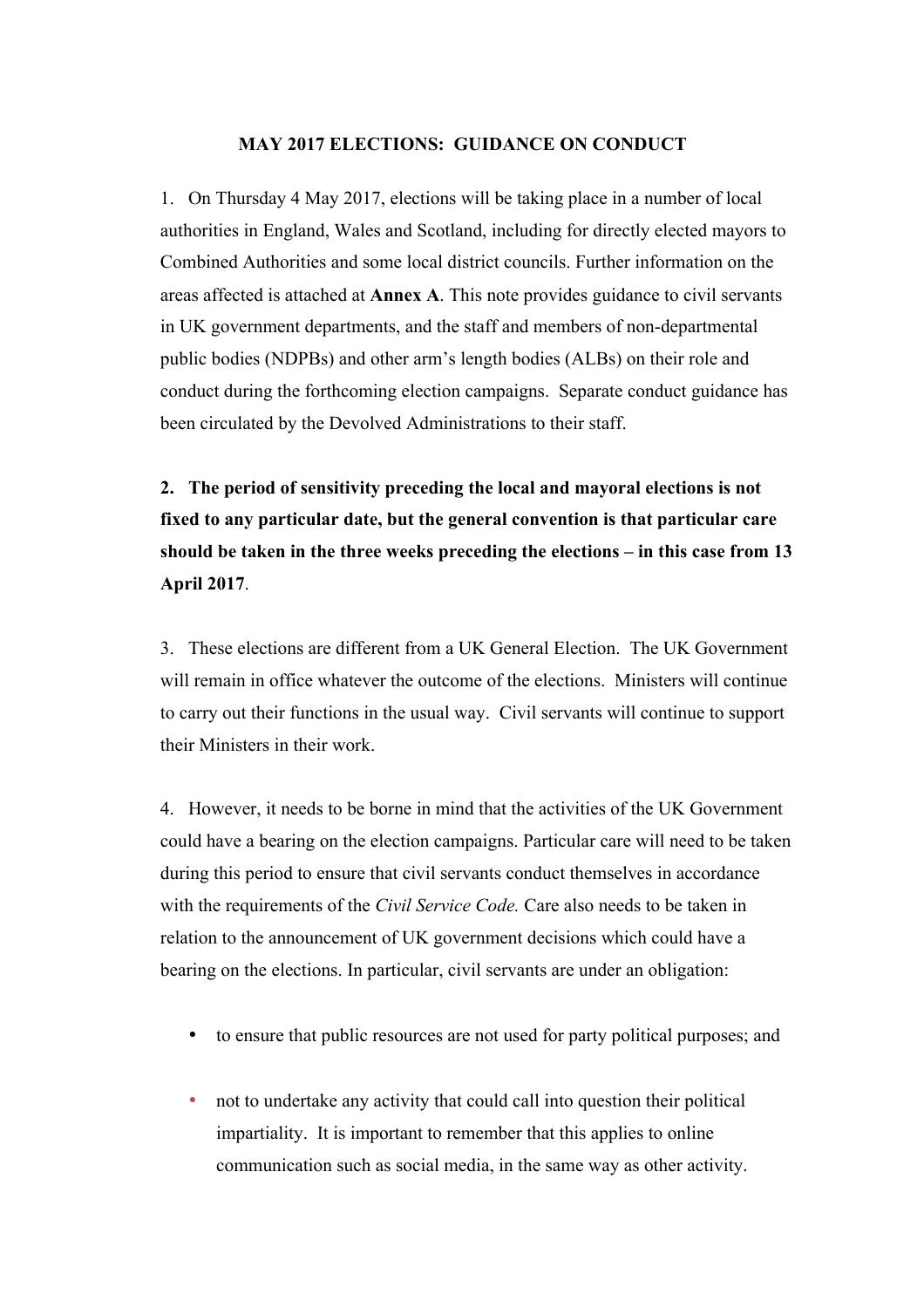# **General Principles**

5. The following general principles should be observed by all civil servants, including special advisers:

- particular care should be taken over official support, and the use of public resources, including publicity, for government announcements that could have a bearing on matters relevant to the elections. In some cases it may be better to defer an announcement until after the elections, but this would need to be balanced carefully against any implication that deferral could itself influence the political outcome. Each case should be considered on its merits;
- care should also be taken in relation to proposed visits;
- special care should be taken in respect of paid publicity campaigns and to ensure that publicity is not open to the criticism that it is being undertaken for party political purposes;
- there should be even-handedness in meeting information requests from the different political parties and campaigning groups; and
- officials should not be asked to provide new arguments for use in election campaign debates.

## **Handling of requests for information**

6. There should be even-handedness in meeting information requests from candidates from the different political parties. The aim should be to respond to requests from candidates and campaigners as soon as possible. This also applies to requests from mayoral candidates.

7. Where it is clear that a candidate's request is an FOI request it must be handled in accordance with the Freedom of Information Act 2000. The Act requires public authorities to respond to requests promptly and in any event not later than 20 working days after the date of receipt. Where it is clear that it will not be possible to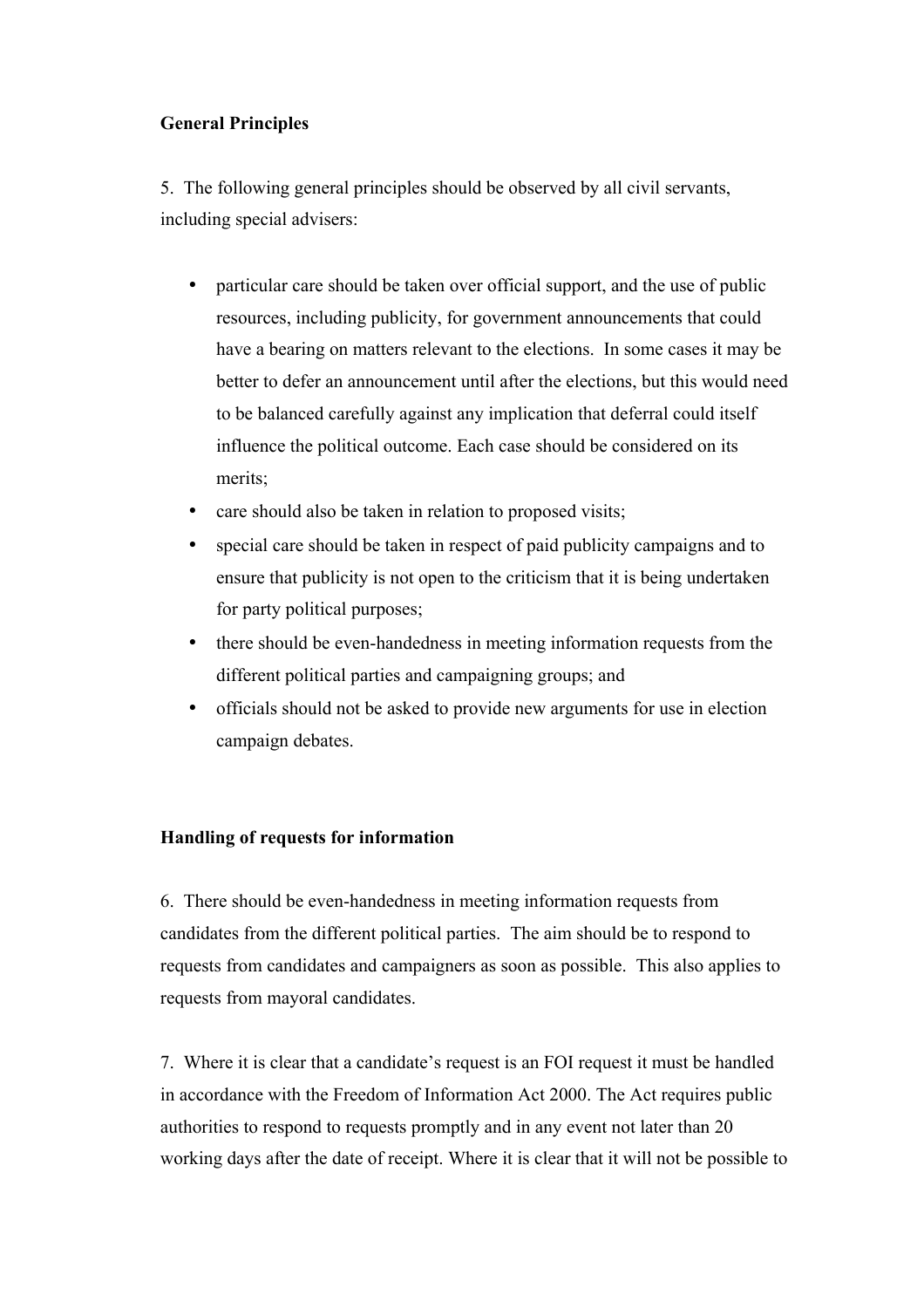provide a quick response, the candidate should be given the opportunity to refine the request if they wish so that it can be responded to more quickly.

8. Any enquiries from the media should be handled by Departmental Press Officers.

### **Ministerial Visits**

9. In this period, particular care should be taken in respect of proposed visits to areas holding elections. Official support must not be given to visits and events with a party political or campaigning purpose. In cases of doubt, further guidance should be sought from your Permanent Secretary's office or the Propriety and Ethics Team in the Cabinet Office (see paragraph 25 below for contact details).

#### **Announcements**

10. Similarly, national announcements by the UK Government may have a particular impact on local areas, for example, the publication of policy statements which have a specific local dimension. Ministers will wish to be aware of the potential sensitivities in this regard and might decide, on advice, to postpone making certain announcements until after the elections. Obviously, this needs to be balanced carefully against any implication that deferral itself could influence the political outcome. Each case should be considered on its merits. Again, in cases of doubt, further advice should be sought.

## **Public Consultations**

11. Public consultations with a particular emphasis on local issues, or impact on areas where local elections are being held, should generally not be launched during the period between 13 April and 4 May. If there are exceptional circumstances where launching a consultation is considered **essential** (for example, for safeguarding public health), advice should be sought from your Permanent Secretary's office and/or the Propriety and Ethics Team in the Cabinet Office. If a consultation is on-going during this period, it should continue as normal. However, departments should avoid taking action that will compete with candidates for the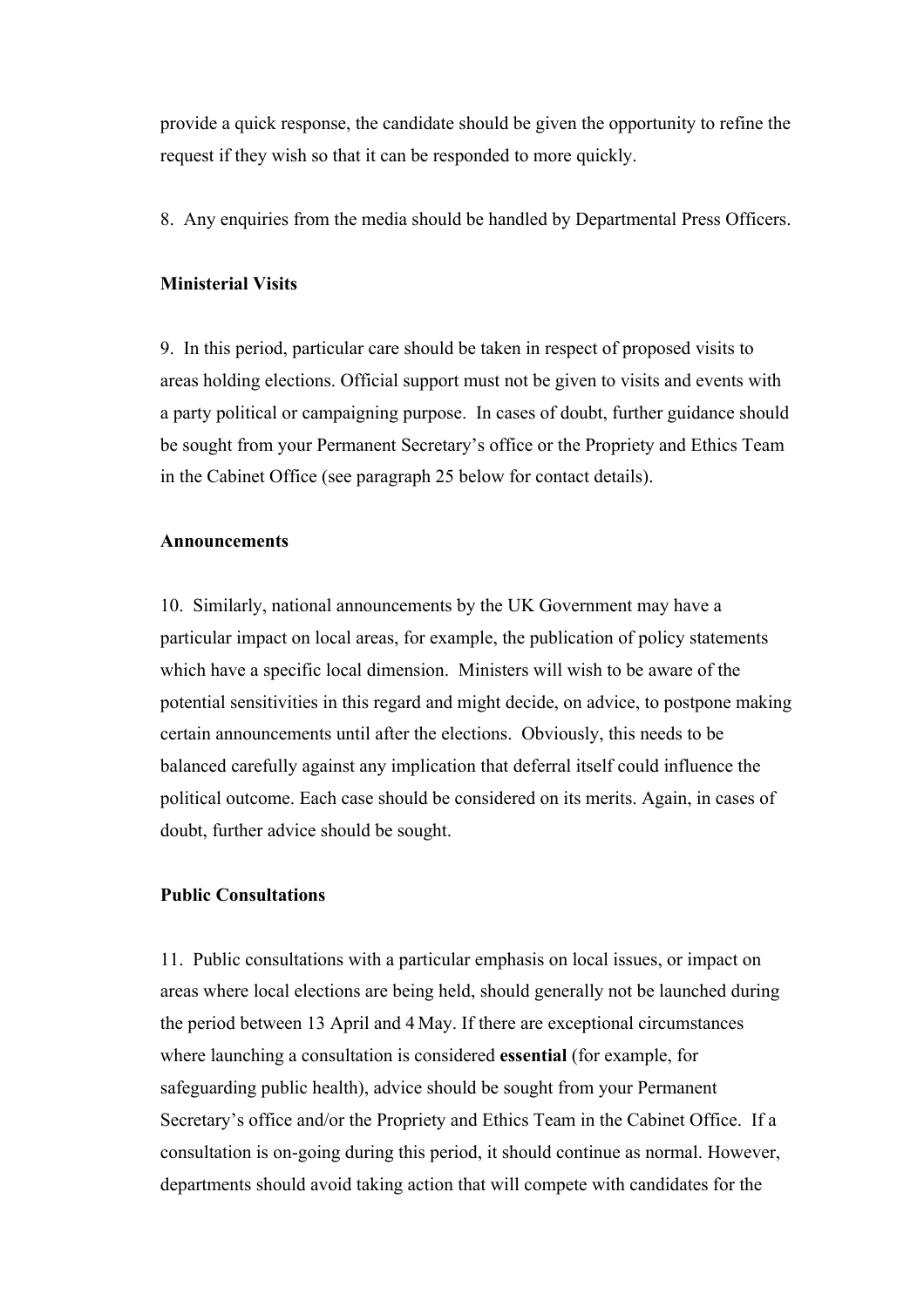attention of the public. This effectively means not undertaking publicity or consultation events for those consultations that are still in progress. During this period, departments may continue to receive and analyse responses.

#### **Communication Activities**

12. Government communicators should apply the principles set out above when planning and delivering communications activities that will take place during this period. Additional care should therefore be taken around press and marketing activity concerning local issues.

13. It is also important to take care with official websites and use of social media that will be scrutinised closely by the news media and the political parties during the election period. In cases of doubt, guidance should be sought from the Government Communications Service at the Cabinet Office (e-mail: gcs.propriety@cabinetoffice.gov.uk )

### **Use of Government Property**

14. Government property should not be used by Ministers or candidates for electioneering purposes.

15. In the case of NHS property, decisions are for the relevant NHS body, but should visits be permitted to, for example, hospitals, it should be on the basis that there is no disruption to services and that the same facilities are available to all candidates. Care should also be taken to avoid any intrusion into the lives of individuals using the services. The decisions on the use of schools and other local authority properties should be for those legally responsible for the premises. Where it is decided to agree to such visits, the key principle is that the same facilities should be available to all candidates, and that there is no disruption to services.

### **Statistical and Social Research Activities**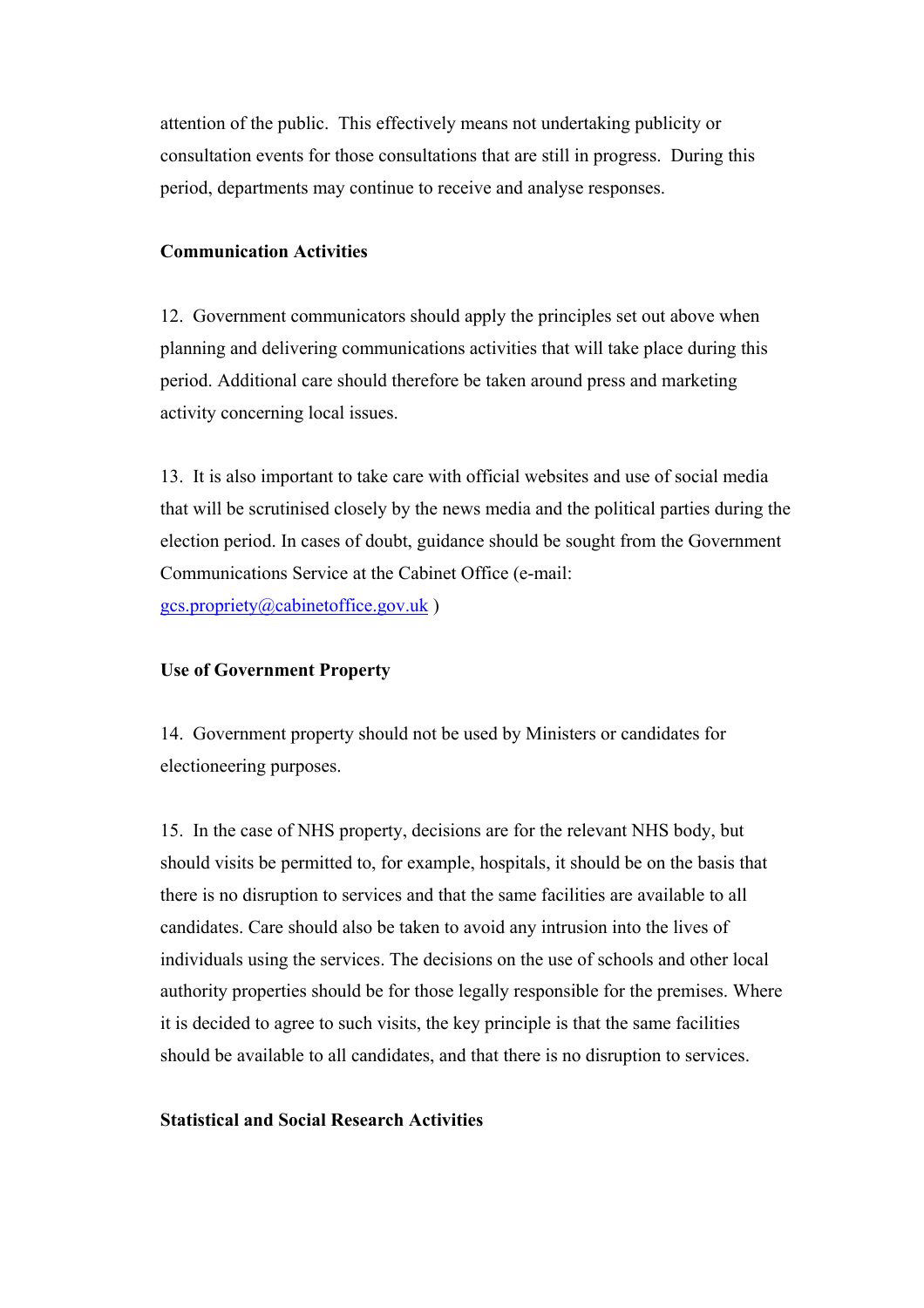16. During the election periods, statistical activities should continue to be conducted in accordance with the Code of Practice for Official Statistics and the Pre-release Access to Official Statistics Order 2008 (and/or the equivalent Orders made by the Devolved Administrations in relation to devolved statistics), which should be read as though it is part of that Code. Regular pre-announced statistical releases (e.g. press notices or bulletin publications) will continue to be issued and published. Social research activities should be in accordance with the Government Social Research (GSR) Code and supplementary guidance, including the GSR Publication Protocol. Requests for information should be handled in accordance with the principles set out in paragraphs 6-8 of this note and with the Code of Practice for Official Statistics. In cases of doubt, you should consult your departmental Head of Profession for Statistics (who should consult the National Statistician if clarity is required) or your departmental Head of Profession for Social Research. The National Statistician can be contacted via Joseph Moore (e-mail: joseph.moore@statistics.gsi.gov.uk) or Joe Cuddeford (e-mail: joe.cuddeford@statistics.gsi.gov.uk), and the Government Economic and Social Research Team can be contacted via Emma Gordon (e-mail: emma.gordon@hmtreasury.gsi.gov.uk ).

### **Political Activities**

17. Political activity connected with local and mayoral elections falls within the definition of **local** political activity.

18. Detailed guidance on the restrictions on civil servants' involvement in a private capacity in local political activities is set out in section 4.4 of the *Civil Service Management Code* (http://www.civilservice.gov.uk/about/resources/civil-servicemanagement-code), and in departmental staff handbooks.

### **Special Advisers**

19. The rules on special advisers' involvement in national and local political activities are set out in the *Code of Conduct for Special Advisers* (https://www.gov.uk/government/publications/special-advisers-code-of-conduct).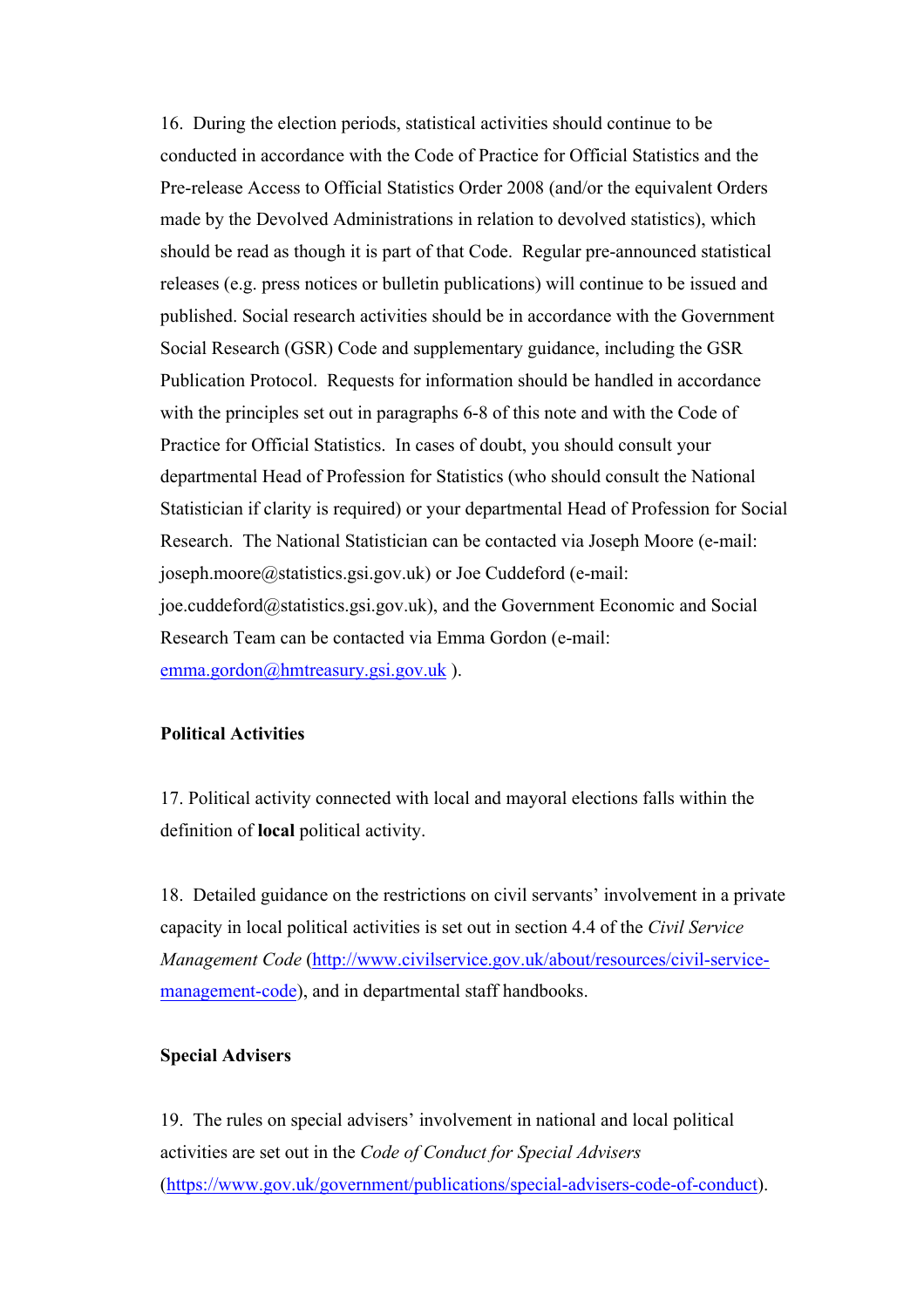20. After consultation with their appointing Minister, special advisers who wish to take part in the election campaign may do so in their own time and out of office hours. Official resources must not be used in support of the elections.

# **Non-Departmental Public Bodies (NDPBs) and other Arm's Length Bodies (ALBs)**

21. NDPBs and other ALBs spend public money, make public announcements, use Government property and may employ civil servants. This guidance therefore also applies to their activities. Sponsor departments must ensure that staff and board members of their NDPBs and other ALBs are aware of the guidance. Sponsor departments should be consulted in cases of doubt.

# **Further Advice**

22. In cases of doubt, in the first instance you should consult your Permanent Secretary's Office, or the Propriety and Ethics Team in the Cabinet Office (e-mail: proprietyandethicsteam@cabinetoffice.gov.uk .

**Cabinet Office** April 2017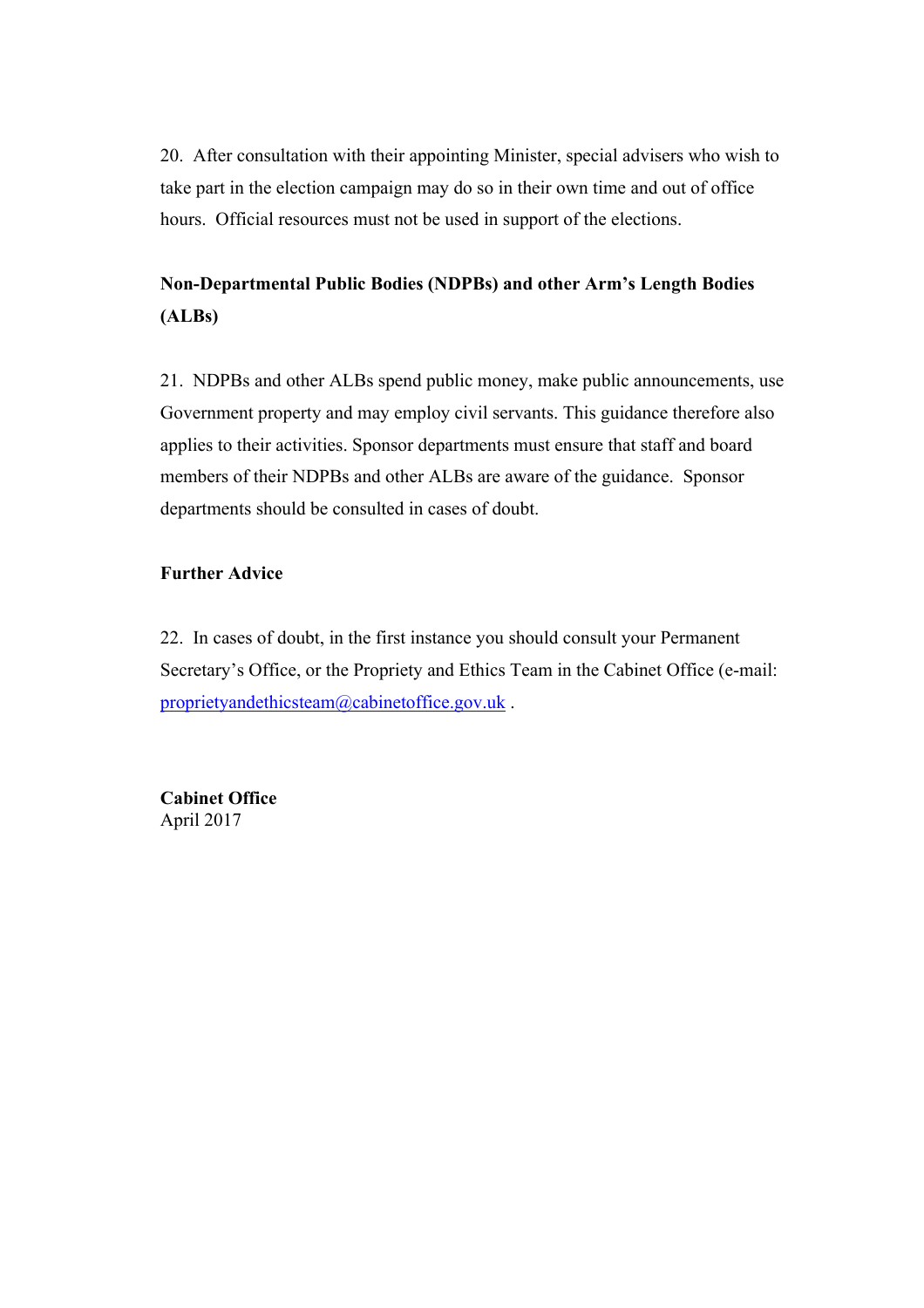#### **LIST OF LOCAL ELECTIONS 2017**

- **In England, local elections will be taking place in all 27 county councils, seven unitary authorities, and one metropolitan borough council.**
- **Mayoral elections will be taking place in six Combined Authorities, and to two local district councils.**
- **In Scotland and Wales, local elections will be taking place in all local authorities.**

#### **England: County Councils (all seats)**

**Derbyshire Leicestershire Lincolnshire Northamptonshire Nottinghamshire Cambridgeshire Essex Hertfordshire Norfolk Suffolk Cumbria Lancashire Buckinghamshire East Sussex Hampshire Kent Oxfordshire Surrey West Sussex Devon Dorset Gloucestershire Somerset Staffordshire Warwickshire Worcestershire North Yorkshire**

### **England: Metropolitan Borough Councils (all seats):**

**Doncaster**

**England: Unitary Authorities (all seats)**

**Cornwall**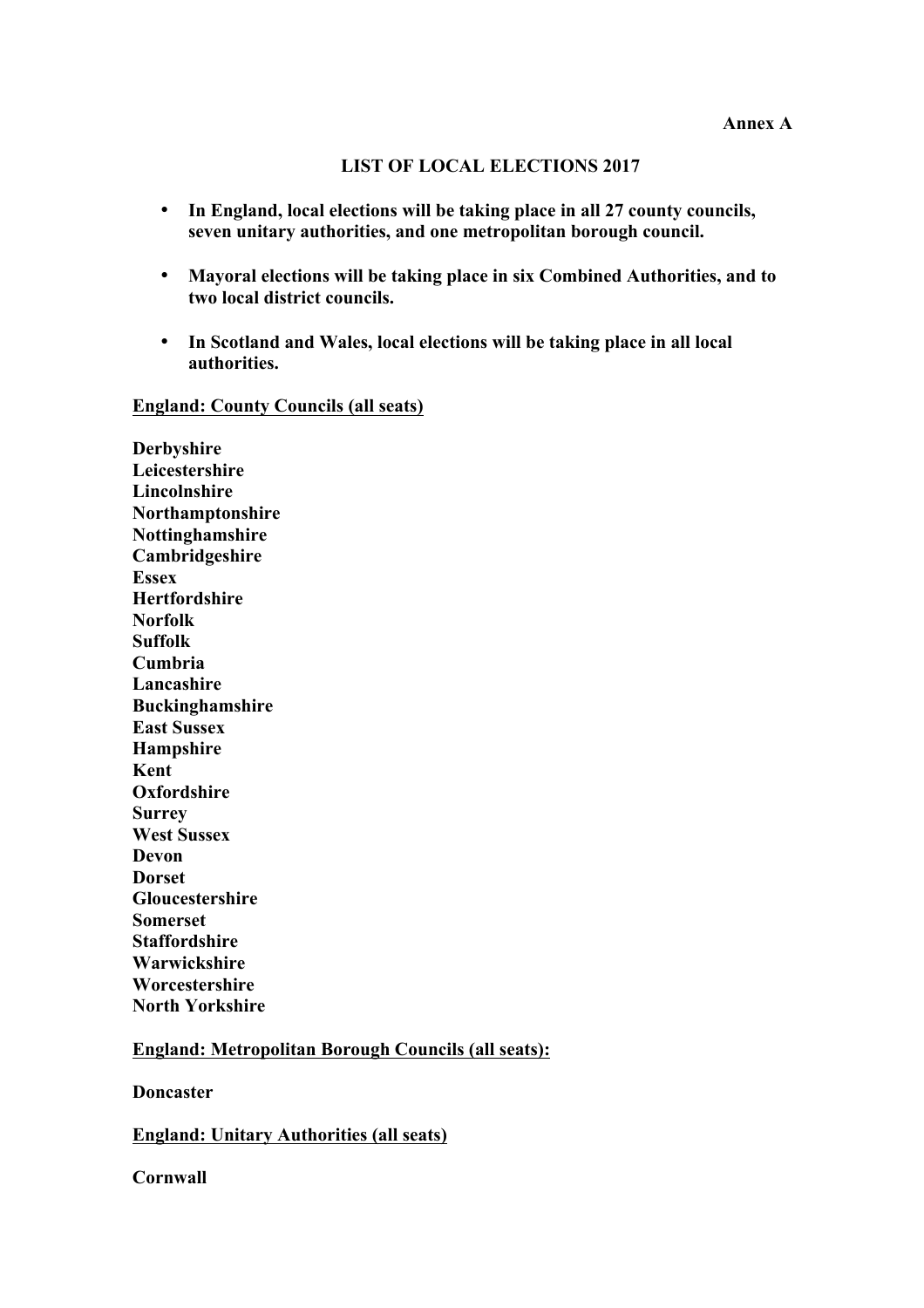**Durham Isle of Wight Isles of Scilly Northumberland Shropshire Wiltshire Scotland: Aberdeen City Aberdeenshire Angus Argyll and Bute Clackmannanshire Dumfries and Galloway Dundee City East Ayrshire East Dunbartonshire East Lothian East Renfrewshire Edinburgh, City of Eilean Siar Falkirk Fife Glasgow City Highland Inverclyde Midlothian Moray North Ayrshire North Lanarkshire Orkney Islands Perth and Kinross Renfrewshire Scottish Borders Shetland Islands South Ayrshire South Lanarkshire Stirling West Dunbartonshire West Lothian**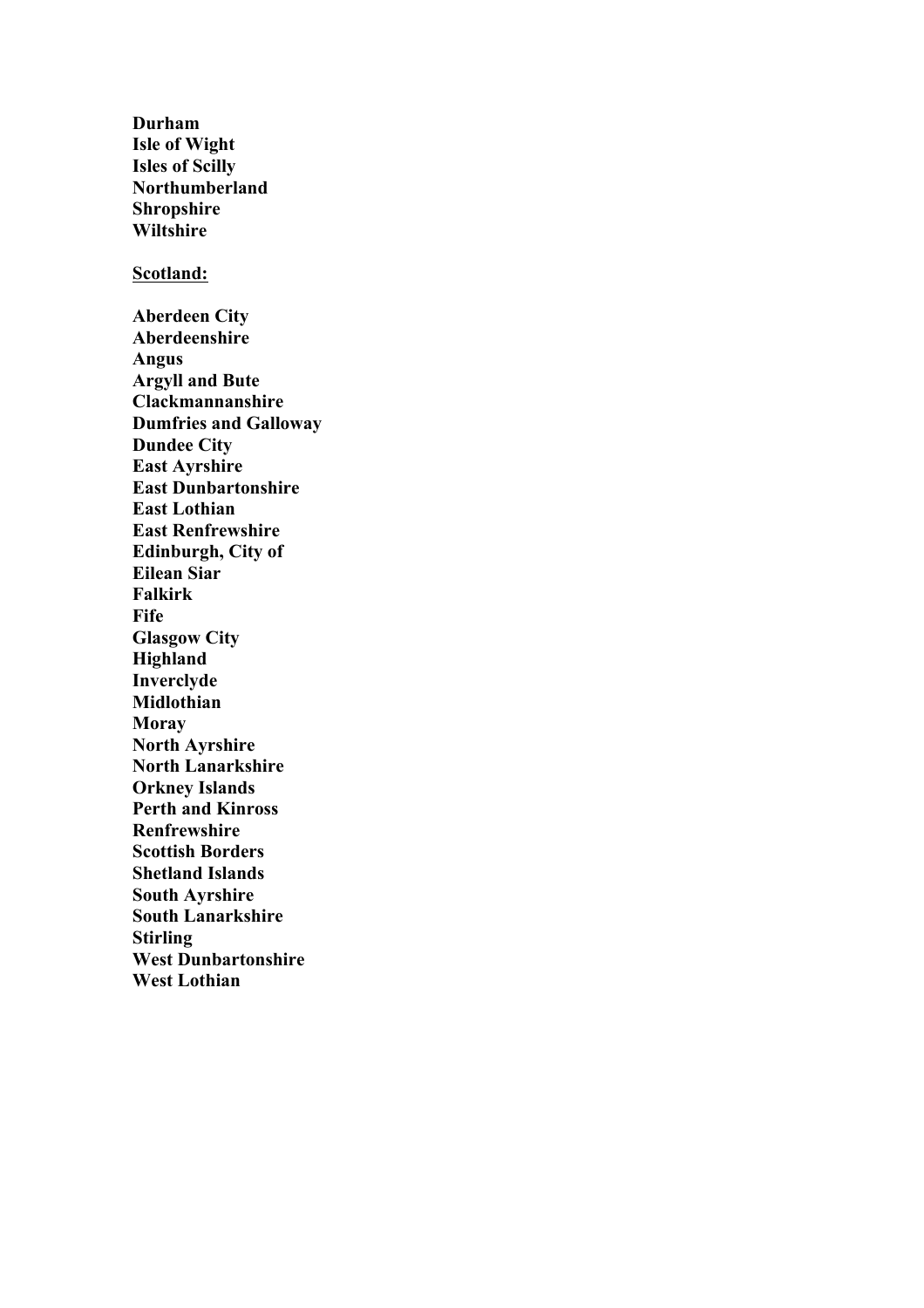## **Wales:**

**Blaenau Gwent Bridgend Caerphilly Cardiff Carmarthenshire Ceredigion Conwy Denbighshire Flintshire Gwynedd Isle of Anglesey Merthyr Tydfil Monmouthshire Neath Port Talbot Newport Pembrokeshire Powys Rhondda, Cynon, Taf Swansea Torfaen The Vale of Glamorgan Wrexham**